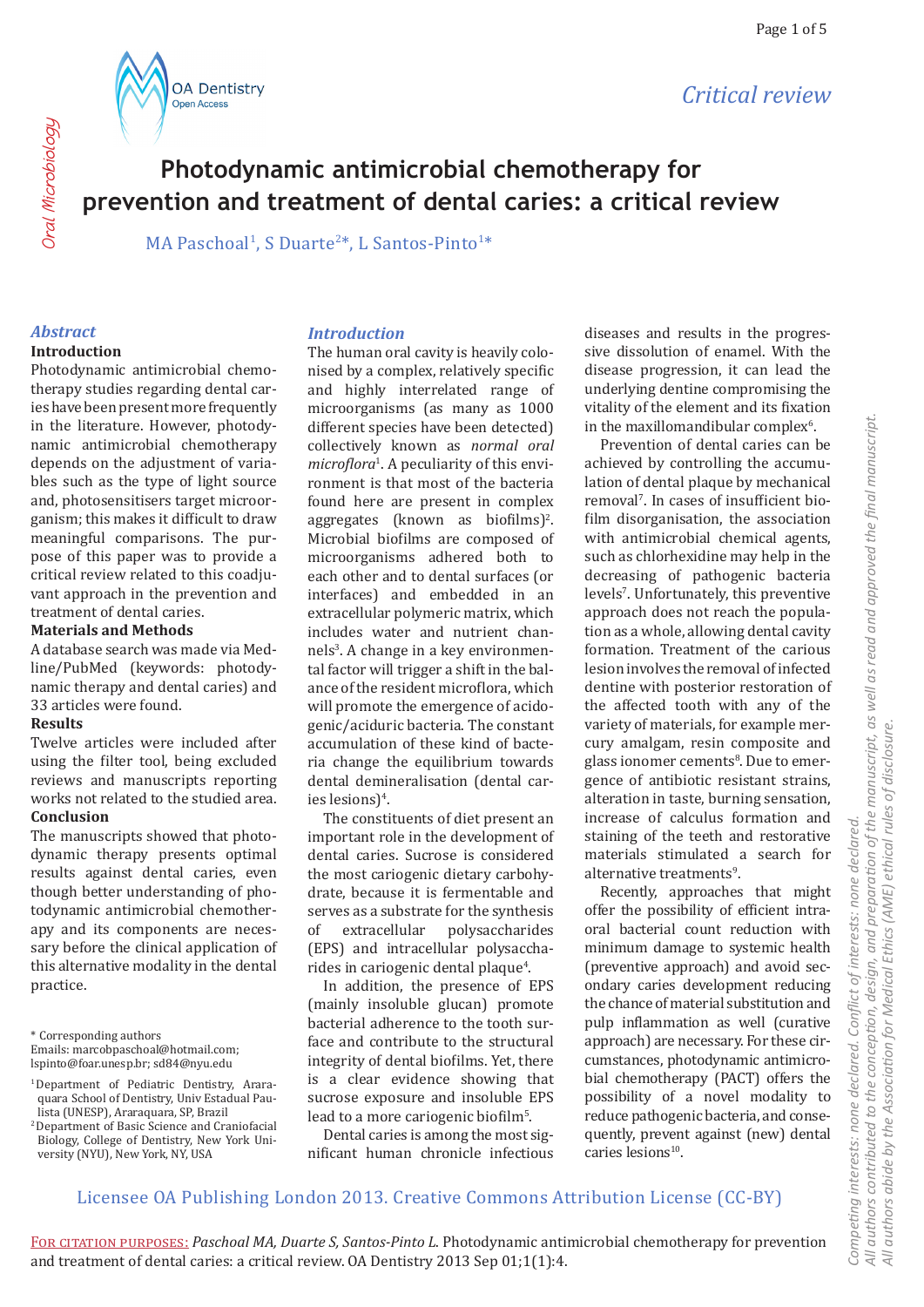*Critical review*



PACT is based on the combined use of a photosensitive drug (usually a dye) and an appropriate wavelength of visible light. Once exposed to light, the photosensitisers are activated to a short-lived excited state that then converts to a long-lived triplet state. This state may generate free radicals or superoxide ions resulting from hydrogen or electron transfer (type I) and can produce oxygen singlets or reactive oxygen species (ROS) (type II) (Figure 1). The abundant ROS generated reacts with the surrounding molecules and exerts a bactericidal effect on microorganisms<sup>10</sup>.

Overall, PACT has been extensively investigated for the treatment of several microorganisms, including bacterial oral pathogens, in both *in vitro* and  $clinical trials<sup>11</sup>$ . As a rapid, non-toxic and non-invasive antimicrobial approach, PACT emerges as a suitable process to reduce bacterial contamination, increasing the success of the treatment $12$ . Furthermore, another advantage of PACT compared to antibiotics is that bacteria do not develop resistance to oxygen species, since there is no target specificity. As compared to chlorhexidine, PACT does not exert the reported side $effects<sup>12</sup>$ .



*Figure 1:* Schematic representation of PACT way of action. Source of light of specific wavelength is absorbed by a proper photosensitizer, which allows a transition form of low short-energy of oxygen to the excited long-excited singlet state. ROS and singlet oxygen formed are able to damage nucleic acid and plasmatic membrane with consequent microorganism death (photodamage or photosensitization effect).





Licensee OA Publishing London 2013. Creative Commons Attribution License (CC-BY)

Thus, based on the information highlighted above, the aim of this present work was to investigate the status of this coadjuvant approach, specifically in the prevention and treatment of dental caries, by revising critically the specific current literature.

#### *Materials and Methods* **Database search**

An electronic search (executed on 17 October 2013) was performed in Medline/PubMed database using the following keywords (after consulting and adequacy to the controlled vocabulary descriptors MeSH): photodynamic therapy and dental caries. No limits regarding year of publication or type of study was made, in exception to published language<br>(American/British English) and (American/British investigations that offer abstract and full text as well.

#### *Results*

The search resulted in 33 studies in which just 12 were included due to matching with the objective of the present investigation. These studies involved *in vitro*, *in situ* and *in vivo* experiments with a diversity of PACT protocols that were published between 2004 and 2012. Figure 2 describes a flux gram used to filter articles resulting in the number cited above. In addition, the main characteristics of these works are described in Table 1.

#### *Discussion*

The authors have referenced some of their own studies in this review. The protocols of these studies have been approved by the relevant ethics committees related to the institution in which they were performed.

It has been known since the beginning of the last century that microorganisms can be killed by the combination of dyes and light. In 1900, Raab<sup>13</sup> reported the lethal effect of acridine and visible light on *Paramecium caudatum* and the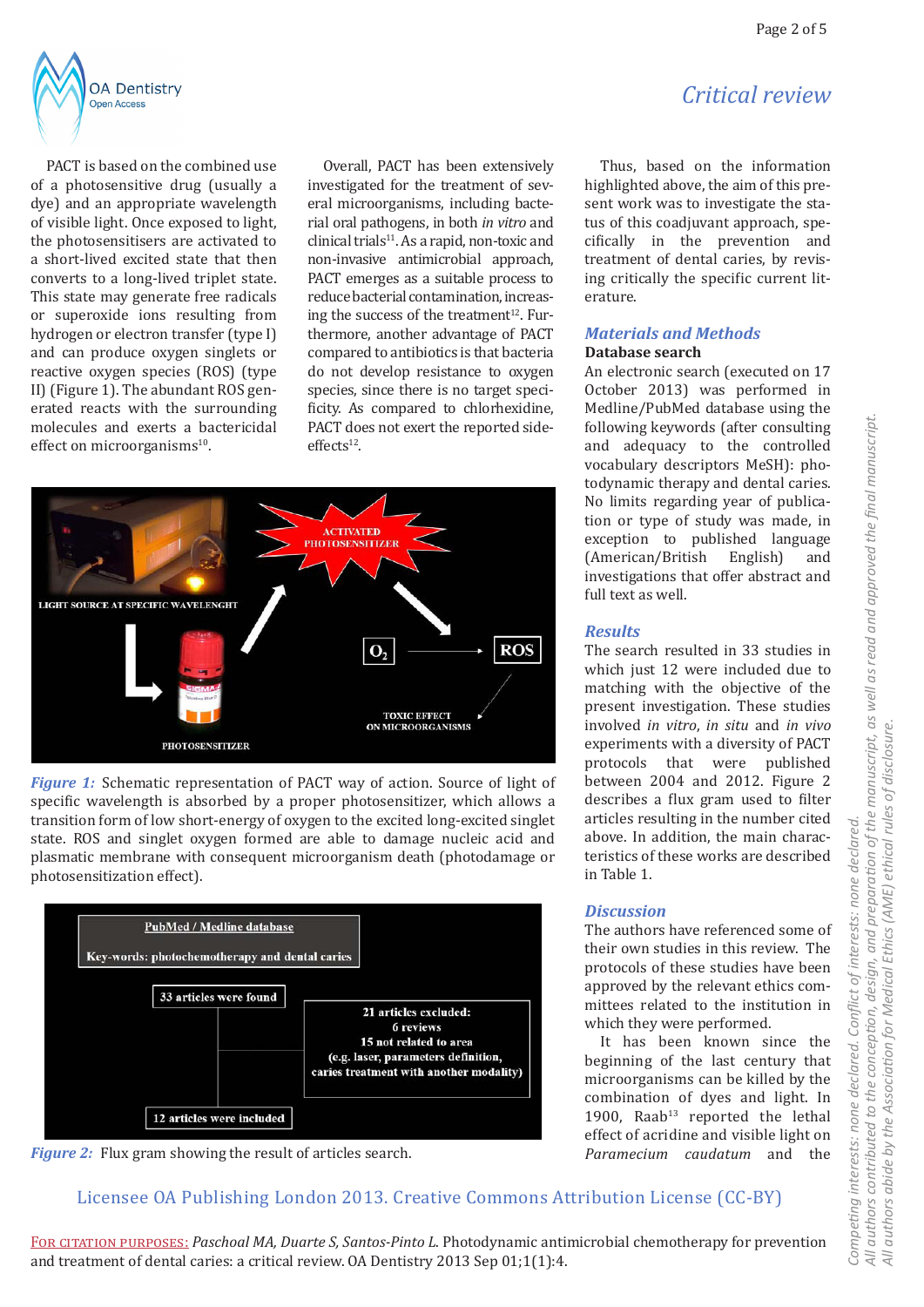

# *Critical review*

Page 3 of 5

| Table 1 Studies related to PACT to prevent and treat dental caries and some parameters |                                                 |                                                             |                                       |                                                                                 |
|----------------------------------------------------------------------------------------|-------------------------------------------------|-------------------------------------------------------------|---------------------------------------|---------------------------------------------------------------------------------|
| <b>Study</b>                                                                           | Type of study and MO*                           | Photosensitizer                                             | <b>Light source</b>                   | Dose of energy                                                                  |
| <b>Wilson</b><br>$(2004)^{22}$                                                         | In vitro-Streptococcus<br>spp.                  | Toluidine blue (50 ug/mL)<br>and phthalocyanine             | He-Ne laser and<br>GaAlAs laser diode | No available data                                                               |
| Müller et al.<br>$(2007)^{18}$                                                         | In vitro-S. sobrinus<br>and S. orglis           | Methylene blue                                              | Soft laser (Helbo<br>Theralite Laser) | 75 mW                                                                           |
| Lima et al.<br>$(2009)^{19}$                                                           | In situ-S. mutans and<br>L. acidophilus         | Toluidine blue (100 ug/mL)                                  | <b>Red LED</b>                        | 47 and 94 J/cm <sup>2</sup>                                                     |
| Costa et al.<br>$(2010)^{26}$                                                          | In vitro $-S$ , mutans                          | Erythrosine (24 uM) and<br>rose bengal (24 uM)              | <b>LED</b>                            | 95 J/cm <sup>2</sup> and 526 mW/cm <sup>2</sup>                                 |
| Vahabi et al.<br>$(2011)^{23}$                                                         | In vitro-S. mutans                              | Toluidine blue (0.1%) and<br>radachlorin (0.1%)             | Diode laser                           | 3 and 12 $J/cm2$                                                                |
| Longo et al.<br>$(2012)^{27}$                                                          | In vitro and In vivo $-$<br>cariogenic bacteria | Phthalocyanine                                              | <b>Red laser</b>                      | In vitro (6.85, 20.57 and<br>61.71 $J/cm2$ ); In vivo<br>$(180 \text{ J/cm}^2)$ |
| Guglielmi et<br>al. (2011) <sup>20</sup>                                               | In vivo $-S$ , mutans and<br>Lactobacillus spp. | Methylene blue (0.01%)                                      | <b>InGaAlP</b> laser                  | 320 J/cm <sup>2</sup>                                                           |
| Baptista et al.<br>$(2012)^{24}$                                                       | Animal study-S.<br>mutans                       | Methylene blue (100 uM)                                     | Red light-emitting<br>diode           | 480 mW/cm <sup>2</sup>                                                          |
| Mang et al.<br>$(2012)^{28}$                                                           | In vitro-S. mutans                              | Photofrin<br>$(125 \text{ ug/mL})$                          | <b>KTP:YAG laser</b>                  | $100$ mW/cm <sup>2</sup>                                                        |
| Ishiyama et<br>al. (2012) <sup>29</sup>                                                | In vitro-S. mutans                              | Erythrosine, rose bengal<br>and phloxine<br>(25 and 100 mM) | Nd:YAG laser                          | 80 mW/cm <sup>2</sup>                                                           |
| Teixeira et al.<br>$(2012)^{25}$                                                       | In vitro and In situ-<br>S. mutans              | Toluidine blue (100 ug/mL)                                  | <b>Red LED</b>                        | 55 J/cm <sup>2</sup>                                                            |
| Araújo et al.<br>$(2012)^{30}$                                                         | In vitro-S. mutans and<br>L. acidophilus        | Curcumin (0.75 and 1.5<br>$g/L$ )                           | <b>Blue LED</b>                       | 5.7 $J/cm2$                                                                     |

essential involvement of light and oxygen in the process was shortly thereafter demonstrated by von Tappeiner, who inserted the term 'photodynamic' 14. However, the potential of PACT against microbial diseases was not exploited for several decades, especially for two basic reasons: (i) some well-known pathogens (specially gram-negative and protozoa) are poorly affected by most traditional photosensitising

agents (e.g. xanthene, acridine dyes and porphyrins) and; (ii) the discovery of antibiotics raised the belief that microbiologically based diseases would have been gradually reduced to a level that no longer had a serious impact on human health. On the other hand, the rapid emergence of resistance to even those antibiotics which initially appeared to be highly effective disappointed such expectations<sup>15</sup>.

Decades of epidemiological, biochemical and animal studies reported that streptococci generally comprise the majority of dental plaque microorganisms and implicated *Streptococcus mutans* as the principal agent of dental caries<sup>16</sup>. In the included articles in this review, *S. mutans* was the most studied bacteria, since it is one of the microorganisms involved with the first stages of dental caries<sup>17</sup>. As the lesion progresses to deeper

## Licensee OA Publishing London 2013. Creative Commons Attribution License (CC-BY)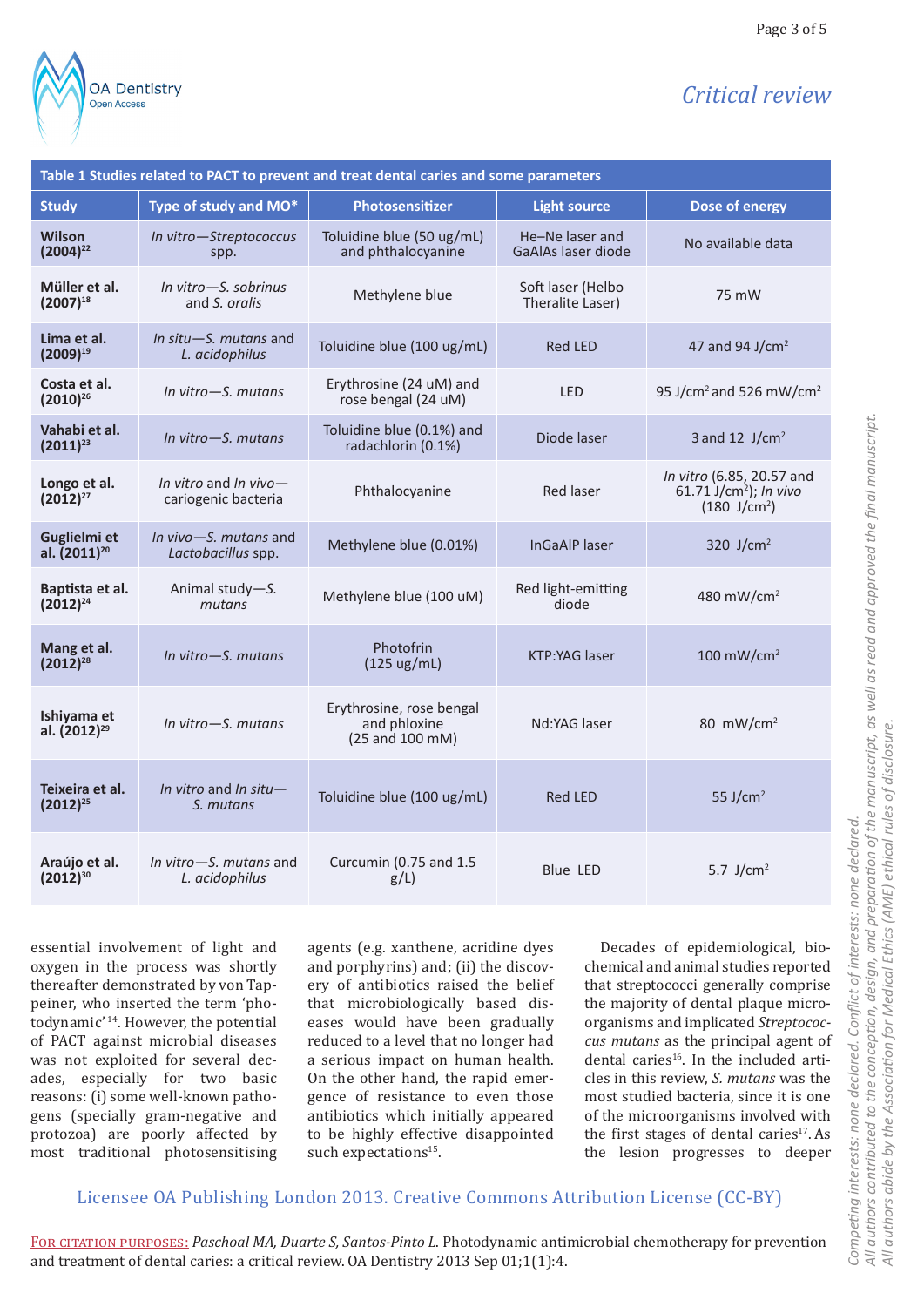

dentin, anaerobic species start to thrive and a transition takes place from predominantly facultative grampositive bacteria to strictly anaerobic gram-positive rods and cocci, and gram-negative rods. Thus, other specimens were also evaluated by the authors like *Lactobacillus acidophilus*, *Streptococcus sobrinus* and *Streptococcus oralis*18–20.

The effectiveness of PACT is based on some aspects: photosensitiser capability of interacting with the bacterial membrane, photosensitiser ability of penetration and action inside the cell, and ROS formation around the bacterial cell by illumination of the PS. In this review, all the selected papers evaluated and achieved optimal results against gram-positive bacteria (Table 1). In particular, gram-positive bacteria present at the outer wall (15–80 nm thick) containing up to 100 peptidoglican layers, which are intimately associated with lipotheicoic and negative charged teichuronic acids. This wall displays a relatively high degree of porosity, since various macromolecules, such as glycopeptides and polysaccharides were found to readily diffuse to the inner plasma membrane21. This fact allied to the absence of protective external membrane can explain the good PACT outcomes.

Seven of the 12 articles used photosensitisers of the phenotiazinium group (toluidine blue and methylene blue)18–20,22–25. This group presents key characteristics that can explain their widespread use in PACT: capability of inactivating both gram-positive and gram-negative bacteria, their positively charged molecule, which may bind to the polyphosphates of the outer membrane and rapidly attracted by negatively charged mitochondria and inner organelles, high efficiency in production of ROS species and low costs<sup>25</sup>.

In the same way, anionic photosensitisers were used as well (erythrosine, radachlorin, phthalocyanines, rose bengal and photofrin) in five investigations $22,23,26-29$ . In these studies. low concentrations were able to photoinactivate planktonic suspensions, biofilm structures and dental plaque scraping of *S. mutans* with different light sources and exposure times. Costa et al.26 achieved a log bacterial reduction of 5–6 when using rose bengal and erythrosine, whereas Ishiyama et al.29 reduced in 1–3 of *S. mutans* bacterial suspension. Since these compounds are used as plaque disclosing agents and are activated with lights easily found at dental offices, it seems to be more appropriate for PACT application. Just one article used a natural photosensitiser (curcumin) presented an optimal bacterial reduction after proper light illumination exposure<sup>30</sup>. The authors cite easy manipulation, high rate of ROS formation and low costs as advantages of using these kind of photosensitisers $30$ .

For efficiency of PACT, the dye must be activated by proper wavelengths from light sources. Thus, the basic requirement for lights is that they match the activation absorption spectrum of the photosensitiser and provide adequate dose of energy that are able to transit to a higher-energy triplet state<sup>27</sup>.

The literature presents three main classes of clinical PACT light sources: lasers, presents three main classes (LED) and halogen lamps. Laser has some advantages, such as monochromaticity and high efficiency (>90%) and high potency as well; however, they do have a high cost and requires a separate unit for each photosensitiser due to the different absorption wavelengths. On the other hand, the main advantages of LED over lasers are their low cost, portability, easy configuration arrays into different irradiation geometries and it demonstrated the same antimicrobial effects on *S. mutans* biofilm viability as stated by a recent publication $31$ . Filtered halogen lamps have the advantage that they can be spectrally filtered to match any photosensitiser; however, they cannot be efficiently coupled into optical fibre bundles or liquid light guides.

The manuscripts included in this review (Table 1) contain publications using lasers and LED devices to activate different photosensitisers. Most of the papers employed red lights to activate phenotizinium dyes (toluidine blue and methylene blue) $18-20,22-25$ , since the maximum absorbance of these components occur at 600–660 nm. Other blue/green photosensitisers were porphyrin (photofrin)<sup>28</sup> and phthalocyanine derivatives<sup>27</sup>, which have the maximum absorbance for red light at 630 nm and 600—700 nm, respectively. These photosensitisers were reported to be successfully activated by compatible lights with their maximum absorbance. Other photosensitisers reported in the articles were red coloured, such as rose bengal<sup>26,29</sup> and erythrosin<sup>26,29</sup>, which absorb lights at 561 and 530 nm, respectively. For rose bengal, the employed light sources emitted wavelengths between 400 and 500 nm. The advantages employing these agents is that both photosensitisers (plaque disclosing agents) and light sources such as halogen lamps and LED at blue wavelength are present in the dental routine and can be used in PACT without requiring acquisition of new equipment<sup>26,29</sup>.

It is worth to highlight that, as another new modality of treatment, toxicity studies and more detailed *in situ* and animal models need to be used before clinical application; it can explain, in part, the fact that there are only two *in vivo* investigations<sup>20,27</sup> among the selected articles.

In summary, PACT will probably not replace classic therapy for dental caries. However, the photodynamic approach may improve, accelerate and lower the cost of dental treatment, with several advantages. It may be used in the future as a coadjuvant therapy for dental caries treatment, sterilising the dental surface during treatment. It may also have benefits on endodontic and periodontal treatments.

### Licensee OA Publishing London 2013. Creative Commons Attribution License (CC-BY)